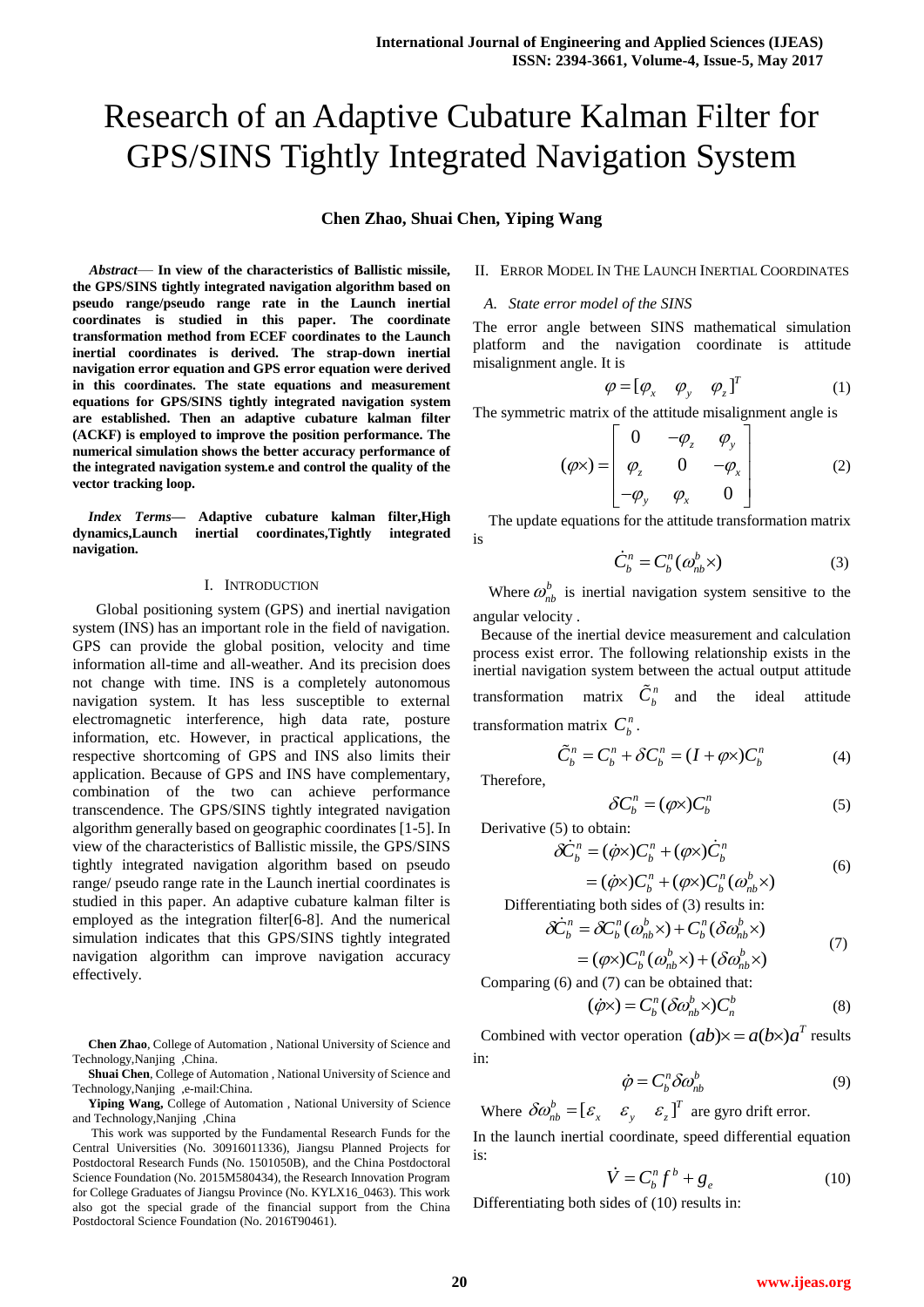$$
\delta \dot{V} = \left( \delta C_b^n \right) f^b + C_b^n \delta f^b + \delta g_e \tag{11}
$$

The position error equation

$$
\begin{bmatrix} \delta \dot{x} \\ \delta \dot{y} \\ \delta \dot{z} \end{bmatrix} = \begin{bmatrix} \delta V_x \\ \delta V_y \\ \delta V_z \end{bmatrix}
$$
 (12)

Inertial device error equation

$$
\dot{\varepsilon} = 0, \dot{\nabla} = 0 \tag{13}
$$

The system state equation of SINS in the launch inertial coordinate system can be obtained from 1) to 4) results in

$$
\dot{X}_I = F_I X_I + G_I w_I \tag{14}
$$

In the equation above

,

The position error equation  
\n
$$
\delta V = (\delta C_6^*) f'' + C_8^* \delta f'' + \delta g,
$$
\n(11)  
\nThe position error equation of SNS in the launch inertial device of OFS  
\nIn the equation above,  
\n
$$
\delta z = 0, \nabla = 0
$$
\n
$$
\frac{\delta z}{\delta V_z}
$$
\n(12)  
\n
$$
\frac{\delta V_x}{\delta V_y} = \begin{bmatrix} \delta V_x \\ \delta V_y \\ \delta V_z \end{bmatrix}
$$
\n(12)  
\n
$$
\frac{\delta V_x}{\delta V_y} = \begin{bmatrix} \delta V_x \\ \delta V_y \\ \delta V_z \end{bmatrix}
$$
\n(13)  
\n
$$
\frac{\delta V_x}{\delta V_y} = \begin{bmatrix} \delta V_x \\ \delta V_y \\ \delta V_z \end{bmatrix}
$$
\n(14)  
\n
$$
\frac{\delta V_x}{\delta V_y} = \begin{bmatrix} \delta V_x \\ \delta V_y \\ \delta V_z \end{bmatrix}
$$
\n(15)  
\n
$$
\frac{\delta V_x}{\delta V_y} = F_x X_y + G_y W_y
$$
\n(16)  
\n
$$
\frac{\delta V_x}{\delta V_y} = F_y X_y + \frac{\delta V_y}{\delta V_y}
$$
\n(17)  
\n
$$
\frac{\delta V_x}{\delta V_y} = \begin{bmatrix} \delta V_x \\ \delta V_x \\ \delta V_y \end{bmatrix}
$$
\n(19)  
\n
$$
\frac{\delta V_x}{\delta V_y} = \begin{bmatrix} \delta V_x \\ \delta V_x \\ \delta V_y \end{bmatrix}
$$
\n(10)  
\n
$$
\frac{\delta V_x}{\delta V_y} = \begin{bmatrix} \delta V_x \\ \delta V_y \\ \delta V_z \end{bmatrix}
$$
\n(11)  
\n
$$
\frac{\delta V_x}{\delta V_y} = \begin{bmatrix} \delta V_x \\ \delta V_y \\ \delta V_z \end{bmatrix}
$$
\n(12)  
\n
$$
\frac{\delta V_x}{\delta V_y} = \begin{bmatrix} \delta V_x \\ \delta V_y \\ \delta V_z \end{bmatrix}
$$
\n(13)  
\n
$$
\frac{\delta V_x}{\delta V_y} = \begin{bmatrix} \delta V_x \\ \delta V_y \\ \delta V_z \end{bmatrix}
$$
\n(15)  
\n
$$
\frac{\delta V_x}{\delta V_y
$$

In the equation above, *w* is system noise variance,  $\omega_{gx}$ .  $\omega_{gy}$   $\sim \omega_{gz}$  are gyro drift noise variances of three axis;  $\omega_{ax}$  $\cdot$   $\omega_{\text{av}}$   $\cdot$   $\omega_{\text{az}}$  are accelerometers noise variances of three axis;  $I$  is identity matrix;

$$
F_1 = \begin{bmatrix} 0 & f_z & -f_y \\ -f_z & 0 & f_x \\ f_y & -f_x & 0 \end{bmatrix}
$$

$$
F_2 = \begin{bmatrix} \frac{\partial g_x}{\partial x} & \frac{\partial g_x}{\partial y} & \frac{\partial g_x}{\partial z} \\ \frac{\partial g_y}{\partial x} & \frac{\partial g_y}{\partial y} & \frac{\partial g_y}{\partial z} \\ \frac{\partial g_z}{\partial x} & \frac{\partial g_z}{\partial y} & \frac{\partial g_z}{\partial z} \end{bmatrix}
$$

### *B. GPS error equations*

When Usually we takes two time-related errors to represent the GPS error condition: the distance error , which is equivalent to the clock error  $\Delta l_{\mu}$ ; the distance error , which is equivalent to clock frequency error  $\Delta l_{ru}$ , error model expression as follows:

$$
\begin{cases}\n\delta \dot{l}_u = \delta l_m + \omega_u \\
\delta \dot{l}_m = -\frac{\delta l_m}{T_m} + \omega_m\n\end{cases}
$$
\n(16)

Where  $T_{ru}$  is the relevant time,  $\omega_u$  is white noise of GPS clock error,  $\omega_{\rm r}$  is GPS clock frequency white noise.

GPS error equation can be expressed as follows:  
\n
$$
\dot{X}_G(t) = F_G(t)X_G(t) + G_G(t)W_G(t)
$$
\n(17)

In the equation above,

$$
X_G(t) = [\delta l_u \quad \delta l_{ru}]^T \quad W_G(t) = [\omega_u \quad \omega_{ru}]^T
$$

$$
F_G(t) = \begin{bmatrix} 0 & 1 \\ 0 & -\frac{1}{T_{ru}} \end{bmatrix}, \ G_G(t) = \begin{bmatrix} 1 & 0 \\ 0 & 1 \end{bmatrix}
$$

Therefore, tightly integrated navigation system error equation can be get from integrating the SINS and GPS error equations:

$$
\begin{bmatrix} \dot{X}_I(t) \\ \dot{X}_G(t) \end{bmatrix} = \begin{bmatrix} F_I(t) & 0 \\ 0 & F_G(t) \end{bmatrix} \begin{bmatrix} X_I(t) \\ X_G(t) \end{bmatrix} + \begin{bmatrix} G_I(t) & 0 \\ 0 & G_G(t) \end{bmatrix} \begin{bmatrix} W_I(t) \\ W_G(t) \end{bmatrix}
$$
(18)

#### *C. Measurement equation*

The pseudo-range from GPS receiver to the GPS satellite numbered  $j$  can be expressed as follows:

$$
\rho_G^j = \rho^j + \delta l_u + \nu_{\rho j} \tag{19}
$$

In the equation above,  $\rho^j$  is the ideal pseudo range.  $\delta l_{\mu}$ is the equivalent distance corresponding to clock error.  $\delta l_u$  is main error in pseudo range measurement. Therefore, when building the pseudo range measurement model, the impact of the error is the primary consideration;  $V_{\rho j}$  is pseudo range measurement noise, caused by multipath effect, tropospheric delay, ionospheric error. And it can be regarded as white noise。

Satellite position get from the ephemeris is in ECEF coordinate system, assuming that the position of the Satellite numbered  $j$  in the ECEF coordinate system is  $\begin{pmatrix} x_e^j & y_e^j & z_e^j \end{pmatrix}$  $x_e^j$   $y_e^j$   $z_e^j$ ). To compare with the INS information, we need to convert it to the launch inertial coordinate system:

(1) Convert Satellite position in ECEF ( *e* coordinate) coordinate to launch coordinate  $(l \text{ coordinate})$ , the conversion formula is as follows:

$$
\begin{bmatrix} X_{l} \\ Y_{l} \\ Z_{l} \end{bmatrix} = C_{e}^{l} \cdot \begin{bmatrix} X_{e} \\ Y_{e} \\ Z_{e} \end{bmatrix} - \begin{bmatrix} r_{0x} \\ r_{0y} \\ r_{0z} \end{bmatrix}
$$
 (20)

In the equation above,  $r_0$  is the geocentric vector emission points,  $C_e^l$  is the transpose matrix of  $C_l^e$ ,  $C_l^e$  is as follows:

,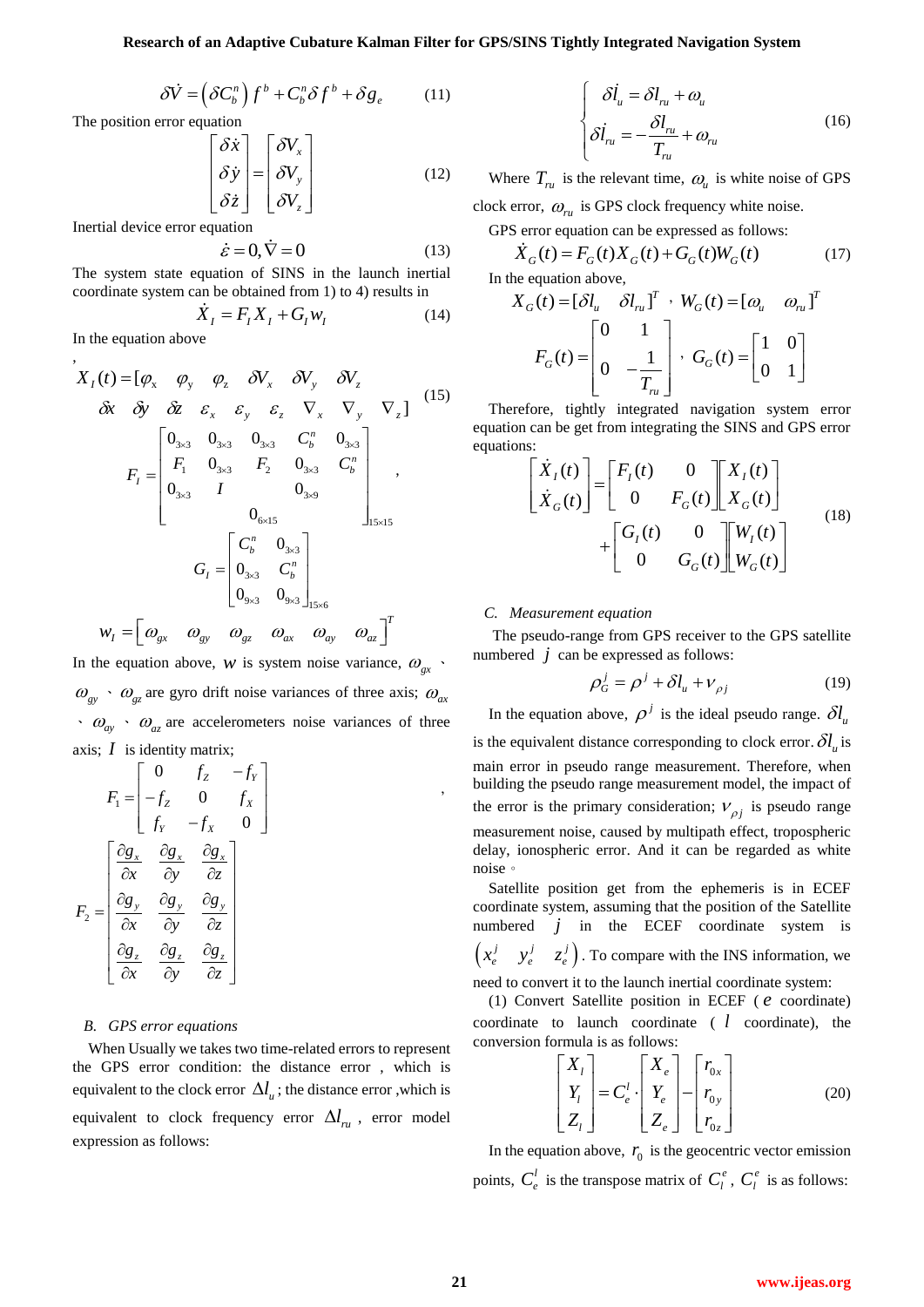## **International Journal of Engineering and Applied Sciences (IJEAS) ISSN: 2394-3661, Volume-4, Issue-5, May 2017**

$$
C_{l}^{e} = \begin{bmatrix} -\sin A_{0} \sin \lambda_{0} - \cos A_{0} \sin B_{0} \cos \lambda_{0} & \cos B_{0} \cos \lambda_{0} \\ \sin A_{0} \cos \lambda_{0} - \cos A_{0} \sin B_{0} \sin \lambda_{0} & \cos B_{0} \sin \lambda_{0} \\ \cos A_{0} \cos B_{0} & \sin B_{0} \\ -\cos A_{0} \sin \lambda_{0} + \sin A_{0} \sin B_{0} \cos \lambda_{0} \\ \cos A_{0} \cos \lambda_{0} + \sin A_{0} \sin B_{0} \sin \lambda_{0} \\ -\sin A_{0} \cos B_{0} \end{bmatrix}
$$
 (21)

(2) Convert the position of the Satellite in Launch coordinate system (l coordinate) to launch inertial coordinate (g coordinate), the conversion formula is as follows:

$$
\begin{bmatrix}\nX_g + r_{0x} \\
Y_g + r_{0y} \\
Z_g + r_{0z}\n\end{bmatrix} = C_l^g \cdot \begin{bmatrix}\nX_l + r_{0x} \\
Y_l + r_{0y} \\
Z_l + r_{0z}\n\end{bmatrix}
$$
\n(22)

In the equation above,  $C_l^g$  is the transpose matrix of  $C_g^l$ ,  $C_g^l$  is as follows:

$$
\frac{d}{ds}
$$
 is as follows:  
\n
$$
C'_{g} = \begin{bmatrix} (1 - b_x^2)(1 - \cos \omega_e t) & b_x b_y (1 - \cos \omega_e t) + b_z \sin \omega_e t \\ b_y b_x (1 - \cos \omega_e t) - b_z \sin \omega_e t & 1 - (1 - b_y^2)(1 - \cos \omega_e t) \\ b_z b_x (1 - \cos \omega_e t) + b_y \sin \omega_e t & b_z b_y (1 - \cos \omega_e t) - b_x \sin \omega_e t & (23) \end{bmatrix}
$$
  
\n
$$
b_x b_z (1 - \cos \omega_e t) - b_y \sin \omega_e t
$$
  
\n
$$
b_y b_z (1 - \cos \omega_e t) + b_x \sin \omega_e t
$$
  
\n
$$
1 - (1 - b_z^2)(1 - \cos \omega_e t)
$$

$$
1-(1-b_z^2)(1-\cos\omega_e t)
$$

In the equation above,  $b_x = \cos B_0 \cos A_0$ ,  $b_y = \sin B_0$ ,  $b_z = -\cos B_0 \sin A_0$ ;  $B_0$  is the latitude of the emission point,  $\lambda_0$  is the longitude of the emission point,  $A_0$  is the azimuth,  $\omega_e$  is the angular velocity of Earth rotation.

Finally, the position of the Satellite in launch inertial coordinate is  $\begin{pmatrix} x_g^j & y_g^j & z_g^j \end{pmatrix}$  $x_g^j$   $y_g^j$   $z_g^j$ .

So the pseudo-range from the carrier to the GPS satellite

numbered j can be get from INS:  
\n
$$
\rho_g^j = \sqrt{(x_g - x_g^j)^2 + (y_g - y_g^j)^2 + (z_g - z_g^j)^2}
$$
\n(24)  
\nAssumed that the real value of the carrier position is

Assumed that the real value of the carrier position is  $(x \ y \ z)$ , expand the equation above at  $(x \ y \ z)$  in

taylor formula and discard second and higher order terms:  
\n
$$
\rho_g^j = \rho^j + \frac{\partial \rho^j}{\partial x} \delta x + \frac{\partial \rho^j}{\partial y} \delta y + \frac{\partial \rho^j}{\partial z} \delta z
$$
\n(25)

In the equation above,

$$
\frac{\partial \rho^j}{\partial x} = \frac{x_g - x_g^j}{\rho_g^j} = e_{j_x} \quad , \quad \frac{\partial \rho^j}{\partial y} = \frac{y_g - y_g^j}{\rho_g^j} = e_{j_y} \quad ,
$$

$$
\frac{\partial \rho^j}{\partial z} = \frac{z_g - z_g^j}{\rho_g^j} = e_{j_z}.
$$

The pseudo range measurement equations of tightly

integrated navigation system can be expressed as follows:  
\n
$$
\delta \rho^j = e_{jx} \delta x + e_{jy} \delta y + e_{jz} \delta z - \delta l_u - v_{\rho j}
$$
 (26)  
\nTherefore.

Suppose that the number of effective GPS satellites is *m* ,

so:

$$
Z_{\rho}(t) = \begin{bmatrix} \delta \rho^{1} & \delta \rho^{2} & \cdots & \delta \rho^{m} \end{bmatrix}^{T}
$$
  
\n
$$
H_{\rho}(t) = \begin{bmatrix} 0_{1\times 6} & e_{x}^{1} & e_{y}^{1} & e_{z}^{1} & 0_{1\times 6} & -1 & 0 \\ 0_{1\times 6} & e_{x}^{2} & e_{y}^{2} & e_{z}^{2} & 0_{1\times 6} & -1 & 0 \\ \vdots & \vdots & \vdots & \vdots & \vdots & \vdots \\ 0_{1\times 6} & e_{x}^{m} & e_{y}^{m} & e_{z}^{m} & 0_{1\times 6} & -1 & 0 \end{bmatrix}
$$
  
\n
$$
V_{\rho}(t) = \begin{bmatrix} -v_{\rho 1} & -v_{\rho 2} & \cdots & -v_{\rho m} \end{bmatrix}^{T}
$$

The pseudo range rate from GPS receiver to the GPS satellite numbered  $j$  can be expressed as follows:

$$
\dot{\rho}_G^j = \dot{\rho}^j + \delta l_{n} + \nu_{\rho j} \tag{28}
$$

Suppose that the velocity of Satellite numbered  $j$  in ECEF coordinates is  $\begin{pmatrix} v_{ex}^j & v_{ey}^j & v_{ez}^j \end{pmatrix}$  $v_{ex}^j - v_{ey}^j - v_{ez}^j$ , convert it to launch inertial coordinate, the velocity of Satellite in launch inertial coordinate can be obtained as follows :  $\begin{pmatrix} v_{ex}^j & v_{ey}^j & v_{ez}^j \end{pmatrix}$  $v_{ex}^j - v_{ey}^j - v_{ez}^j$ .

According to carrier speed obtained by INS in launch inertial coordinate  $\begin{pmatrix} v_{gx} & v_{gy} & v_{gz} \end{pmatrix}$  the pseudo-range rate can be get as follows:  $\int_{\alpha}^{\beta} \rho_{g}^{j} = e_{jx} (v_{gx} - v_{gx}^{j}) + e_{jy} (v_{gy} - v_{gy}^{j}) + e_{jz} (v_{gz} - v_{gz}^{j})$  (29)

Assumed that the real value of the carrier speed is  $(v_x \t v_y \t v_z)$  , expand the equation above at  $(v_x \quad v_y \quad v_z)$  in taylor formula and rounding second and higher order terms:<br> $\dot{\sigma}^j - \dot{\sigma}^j + \sigma^j$ 

r order terms:  
\n
$$
\dot{\rho}_g^j = \dot{\rho}^j + e_{jx}\delta v_x + e_{jy}\delta v_y + e_{jz}\delta v_z
$$
\n(30)

So the pseudo range rate measurement equation is  
\n
$$
\delta \dot{\rho}^j = e_{jk} \delta v_x + e_{jy} \delta v_y + e_{jz} \delta v_z - \delta l_{ru} - v_{\rho j}
$$
\n(31)

Therefore,

The,  

$$
Z_{\dot{\rho}}(t) = H_{\dot{\rho}}(t)X(t) + V_{\dot{\rho}}(t)
$$
(32)

Similarly, suppose that the number of effective GPS satellites is  $m$ , so:

Therefore, *Z t H t X t V t* ( ) ( ) ( ) ( ) (27) 1 2 ( ) *T m Z t* 1 1 1 1 3 1 9 222 1 3 1 9 1 3 1 9 0 0 0 1 0 0 0 1 ( ) 0 0 0 1 *x y z x y z mmm x y z e e e eee H t eee* 1 2 ( ) *T V t <sup>m</sup>* 

The measurement equation of tightly integrated navigation system can be get as follows: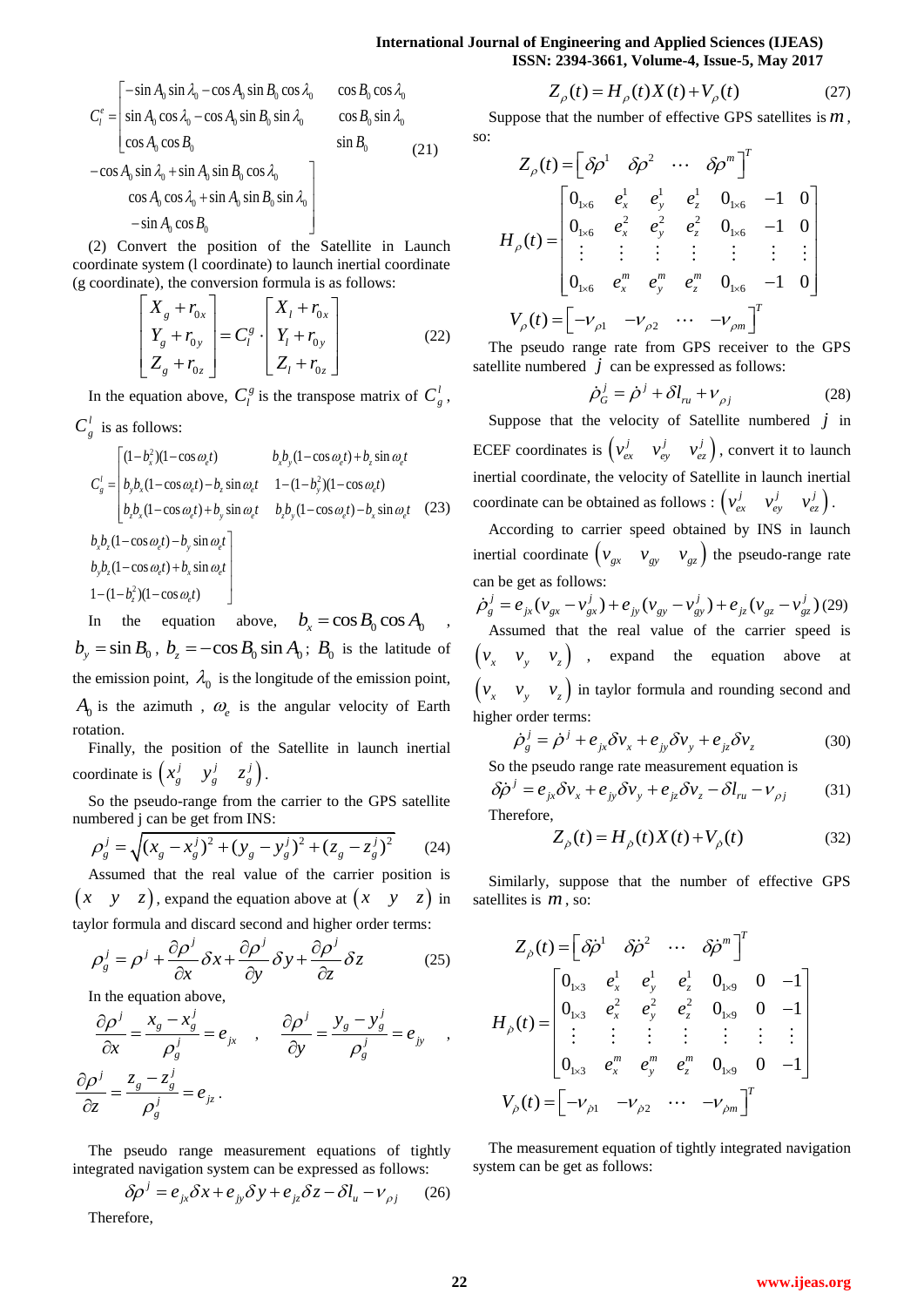$$
Z(t) = \begin{bmatrix} H_{\rho}(t) \\ H_{\dot{\rho}}(t) \end{bmatrix} X(t) + \begin{bmatrix} V_{\rho}(t) \\ V_{\dot{\rho}}(t) \end{bmatrix}
$$
  
=  $H(t)X(t) + V(t)$  (33)

III. THE ADAPTIVE CUBATURE KALMAN FILTER

Considering a discrete nonlinear system as  
\n
$$
x_{k+1} = f(x_k, k) + w_k
$$
\n
$$
z_k = h(x_k, k) + v_k
$$

Where the state vector  $x_k \in \mathbb{R}^n$  $x_k \in \mathbb{R}^n$ , the process noise vector

is  $W_k \in \mathbb{R}^n$ , the measurement noise vector is  $V_k \in \mathbb{R}^m$  $v_k \in \mathfrak{R}^m$ , the measurement vector is  $z_k \in \Re^m$  $z_k \in \mathbb{R}^m$ . The vectors  $w_k$  and  $v_k$ are zero mean Gaussian white sequences with zero

cross-correlation with each other:  
\n
$$
E[w_k w_i^T] = \begin{cases} Q_k, i = k \\ 0, i \neq k \end{cases}
$$
\n
$$
E[v_k v_i^T] = \begin{cases} R_k, i = k \\ 0, i \neq k \end{cases}; E[w_k v_i^T]
$$

Where  $Q_k$  is the process noise covariance matrix, and  $R_k$  is the measurement noise covariance matrix.

The details of the implementation of ACKF are as follows: Step One: Initialize state vector  $\hat{x}_{00}$  and state covariance

matrix  $P_{0|0}$ 

Step Two: Time update

Factorize the covariance:

$$
P_{k-1|k-1} = S_{k-1|k-1} S_{k-1|k-1}^T
$$
 (34)

Evaluate the cubature points through the process model  

$$
X_{i,k-1|k-1} = S_{k-1|k-1} \xi_i + \hat{X}_{k-1|k-1}
$$
(35)

Estimate the propagated cubature points through the process model

$$
X_{i,k,k-1}^* = f(X_{i,k-1|k-1})
$$
\n(36)

Estimate the predicted mean

$$
\hat{x}_{k|k-1} = \sum_{i=1}^{2n} \omega_i X_{i,k|k-1}^* \tag{37}
$$

Estimate the predicted error covariance  
\n
$$
P_{k|k-1} = \sum_{i=1}^{2n} \omega_i X_{i,k|k-1}^* X_{i,k|k-1}^* T - \hat{x}_{k|k-1} \hat{x}_{k|k-1}^T + Q_{k-1}
$$
\n(38)

Step Three: Measurement update Factorize the covariance

$$
P_{k|k-1} = S_{k|k-1} S_{k|k-1}^T
$$
 (39)

Evaluate the cubature points

$$
X_{i,k|k-1} = S_{k|k-1} \xi_i + \hat{x}_{k|k-1}
$$
 (40)

Evaluate the propagated cubature points through observation model

$$
Z_{i,k|k-1} = h(X_{i,k|k-1})
$$
\n(41)

$$
\hat{z}_{k|k-1} = \sum_{i=1}^{2n} \omega_i Z_{i,k|k-1}
$$
 (42)

(5) Evaluate the innovation covariance  
\n
$$
P_{zz} = \frac{1}{a_k} \sum_{i=1}^{2n} \omega_i Z_{i,k|k-1} Z_{i,k|k-1}^T - \hat{z}_{k|k-1} \hat{z}_{k|k-1}^T + R_k
$$
\n(43)

(6) Estimate the cross-covariance

$$
P_{xz} = \frac{1}{a_k} \sum_{i=1}^{2n} \omega_i X_{i,k|k-1} Z_{i,k|k-1}^T - \hat{x}_{k|k-1} \hat{z}_{k|k-1}^T
$$
 (44)

$$
K_k = P_{xz} P_{zz}^{-1} \tag{45}
$$

$$
x_{k|k} = \hat{x}_{k|k-1} + K_k (z_k - \hat{z}_{k|k-1})
$$
 (46)

$$
P_{k|k} = \frac{1}{a_k} P_{k|k-1} - K_k P_{zz} K_k^T
$$
 (47)

Where:

$$
a_k = \frac{tr(P)}{tr(e(k)e(k)^T)}
$$
(48)

$$
P = \sum_{i=1}^{2n} \omega_i Z_{i,k|k-1} Z_{i,k|k-1}^T - \hat{z}_{k|k-1} \hat{z}_{k|k-1}^T
$$
 (49)

## IV. THE SIMULATION AND RESULTS

In order to verify the correctness of the algorithm, ballistic trajectory generator platform and numerical simulation are designed in this paper. The missile is fired vertically, the total flight time is 200s, the time of powered phase is 60s, the thrust acceleration in powered phase is  $40 \, m / s^2$ ; the constant drift of gyro is 0.5°/h, the white noise of gyro is 0.05/h; the constant drift of accelerometer is 1mg, the white noise of accelerometer is 0.5mg; The start point: latitude: 31.98°N, longitude:118.8°E, height: 0m;

Initial speed: forward speed: 394.8917m/s, upward speed 0m/s, lateral speed 0m/s. White noise of pseudo-range is 10m, the white noise of pseudo-range rate is 0.1m/s.

Initial attitude: pitch angle: 90°, roll angle: 0°, yaw angle: 0°, The initial attitude error is 0.1°. The numerical simulation results are as follows:



Figure 1. The position error